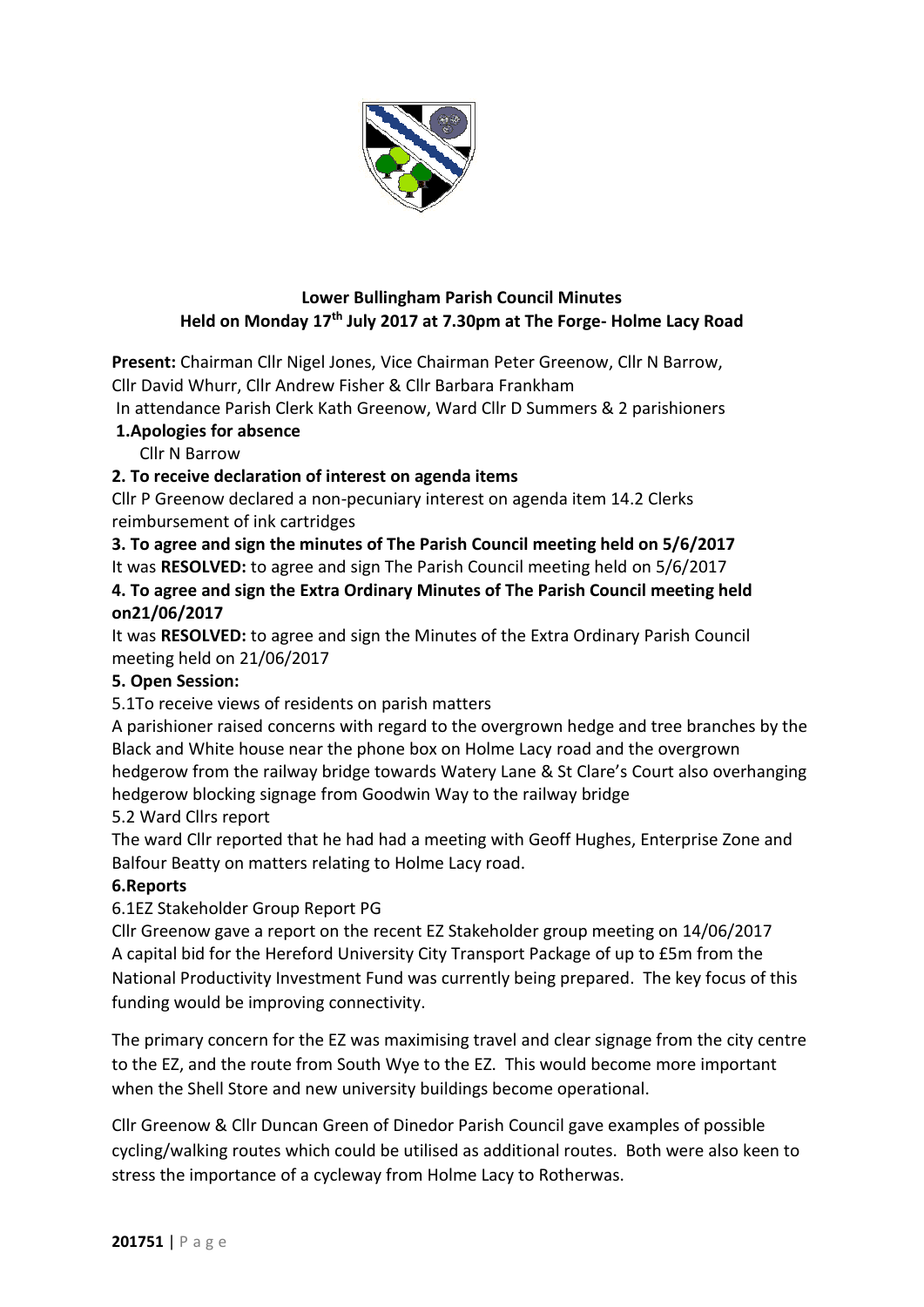3 cameras have been installed at the 3 entrances to the Estate and the EZ were looking to access the information via mobile phone or computer. The EZ had agreed to provide funding for this and would enable the cameras to be monitored 24/7. Signs were also being erected at each camera location to raise awareness that cameras were in use. Lower Bullingham requested to be kept informed of the progress on this project and may be able to assist with a contribution towards the costs.

The Clerk advised Cllrs that if a request for a contribution was made by the EZ then this would need to be in the form of a grant application as per the grants policy of the Parish Council .

6.2 Clerks report

Nothing to report

**7. To consider request from The Enterprize Zone for additional cycle routes** 

It was **RESOLVED** make a request to the EZ for a cycle route leading from the back of The Forge along to the Old Toll road to Puston Chip Shop

#### **8. Lengthsman**

8.1To identify work to be carried out by lengthsman

It was **RESOLVED:** that the lengthsman continue with the grass cutting of the designated areas in the parish.

A comment was made by Cllrs concerning the state of overgrown grass on the frontage of The Herefordshire Council's Achieve Offices and the Clerk was asked to contact Balfour Beatty to complain about it.

8.2 To consider verge cutting in the parish during July / August

It was **RESOLVED:** to accept the quote from R. J Barrell contractors to carry out verge cutting and the cutting back of over grown hedgerows in the parish on the grounds of highway safety. Work to be carried out on the unclassified roads & C roads in the parish of Lower Bullingham during August. **Clerk to action**

## **9.Footpaths**

9.1 To identify P3 work to be carried out by lengthsman

Damaged gate at LOB4 near the concreted bridge.

It was **RESOLVED**: that the Clerk was asked to contact the landowner and request that the gate is attended too. **Clerk to action**

9.2 To consider footpaths walk signage in the parish

It was **RESOLVED**: that Cllr Whurr would talk to Dinedor footpaths officer about footpaths walk signage **Cllr Whurr to action**

## **10. Highways Issues**

10.1To consider road issues for reporting to Balfour Beatty

It was **RESOLVED:** That the Clerk contacts Balfour Beatty locality officer to request that the Road at Ridgehill from the phone box to the top of Ridgehill and along The Green Crize is resurfaced due to the poor state of both roads **Clerk to action**

## **11. Planning**

11.1To note planning permission granted/refused by HFDC since last meeting. None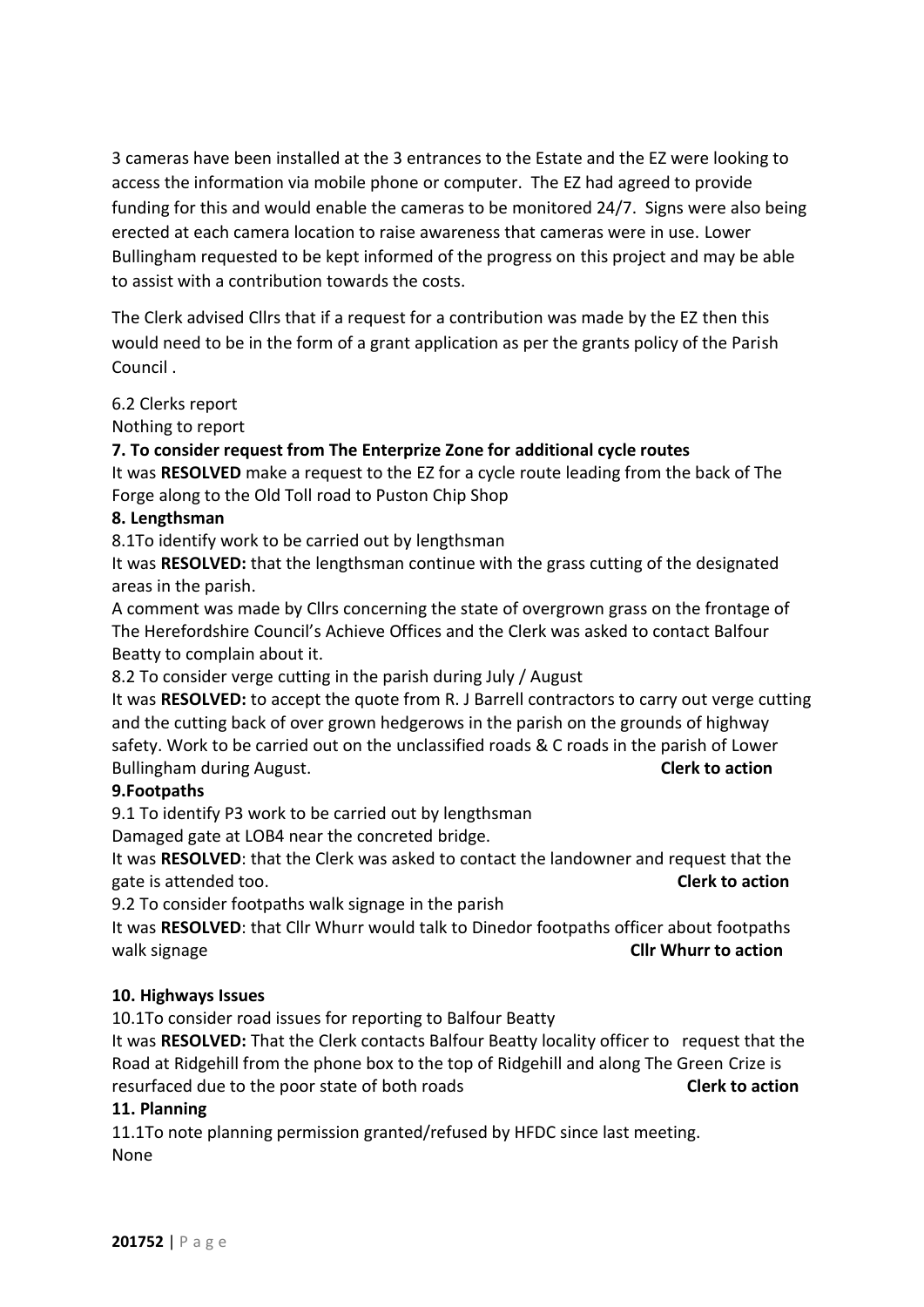11.2 To consider commenting on planning applications

172088- Unit12a Thorn Business Park Rotherwas Hereford HR2 6JT Proposed change of use of storage unit (B8) to a cross fit gym(D2)

It was **RESOLVED**: to SUPPORT the application

#### **12.Community Asset Transfer**

12.1To receive and update on the community asset transfer of open green space land at St Clare's Court.

It was **RESOLVED**: to progress with the community asset transfer of open green space at St Clares court and that the Chairman, Cllr Whurr & The Clerk meet with Geoff Hughes of Herefordshire Council too progress the asset transfer and discuss the planting of new trees to replace the ones that were removed.

#### **13.Neighbourhood Plan**

13.1To receive a report on LBPCNDP referendum results and next steps

The NDP had passed the referendum and it is awaiting adoption by Herefordshire Council which is due in the next month.

#### **14. Finance**

14.1To note bank balance Bank balances noted as £64988.56 Community Projects account £5072.70

14.2 To consider payments to:

It was **RESOLVED** to pay the following invoices/ reimbursements

T Griffiths lengthsman man work carried out in June Invoice TGC 0066 £227.00 + vat T Griffiths lengthsman man work carried out in July Invoice TGC0097 £227.00+vat Wildfire Ltd – Room Hire at The Forge 01/04/2016-31/03/2017 £220.00+vat Wildfire Ltd – Room Hire at The Forge1 meeting in May & 2 meetings in June £60.00+vat Clerk reimbursement for ink cartridges £24.00

#### **15. Correspondence**

All correspondence received has been sent to Cllrs in their agenda packs 15.1To consider letter from a landowner concerning The Application for Definitive Map

Modification Order

It was **RESOLVED**: to support the landowners letter stating that they object to the application made by Mr D.O.Morgan relating to the Application for Definitive Map Modification Order For Addition of Byway open to all traffic in the Parishes of Callow, Grafton & Lower Bullingham

15.2To consider a letter received from a parishioner concerning Road Safety - Holme Lacy road

The Clerk reported that she had contacted the Balfour Beatty locality officer concerning the issues highlighted in the letter which were: The public footpath at the back of freedom Church. A request for new signage at St Vincent's close and concern about a manhole cover opposite Owen Pell. The locality officer had responded to the clerk on the matters raised by the parishioner and she had responded to the parishioner accordingly which was noted 15.3 To note correspondence concerning Hereford Area Plan.

Communication from Sam Banks had been sent to the clerk relating to the Hereford Area Plan and representation from Lower Bullingham onto the steering group as The Hereford Plan had part of Lower Bullingham Parish incorporated to, which was unbeknown to the Parish Council.